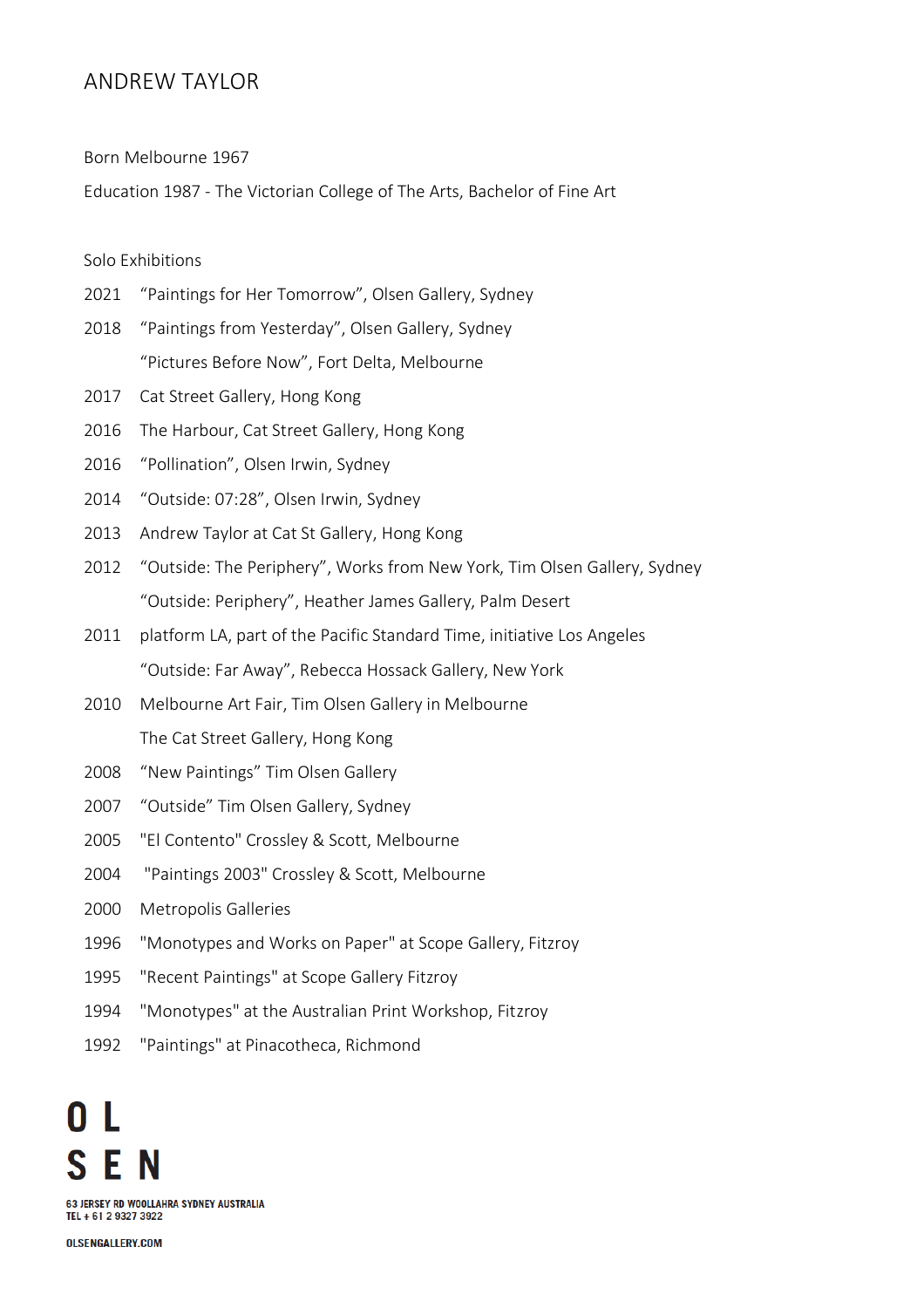- 1990 "Diamonds Are Forever" at the Botanical Gallery, South Yarra
- 1989 "Paintings" at Garry Anderson Galleries, Darlinghurst
- 1988 "Paintings" at 312 Lennox Street Gallery, Richmond

Group Exhibitions

- 2020 "Collectivus", Olsen Gallery, Sydney
- 2018 "Geelong Painting Prize" (finalist), Geelong Gallery, Victoria
- 2014 "Miscellanea", A group exhibition, Olsen Irwin Works on Paper, Small Paintings and Sculpture Gallery, Sydney
- 2013 Olsen Irwin at Sydney Contemporary
- 2012 Tim Olsen Gallery at the Melbourne Art Fair, Melbourne
- 2010 "History of the Tree", Heather James Gallery, Jackson, Wyoming

Royal Academy Print Fair, London UK

SFSCO Art Fair

Chicago Art Fair

Palm Beach Art Fair

2009 "Fresh" MOCA LA CA

"Naure Mortre" , Heather James Gallery, Laguna Beach. CA

"Beauty and the Baroque", W Hotel Commission, Washington DC

- 2008 "2 x 2" Group Exhibition, Tim Olsen Gallery Annex, Sydney
- 2001 Dobell Drawing Prize Finalist at the Art Gallery of NSW
- 1999 "Artists for Kids Culture Trust Auction" at the George Gallery, St. Kilda "Exposure" (artists' portraits of artists) at the Victoria University Gallery & at Linden Gallery

"Metropolis opening Exhibition" at Metropolis Gallery, St. Kilda

"Works in Windows" St. Kilda Festival

- 1998 "Works in Windows" St. Kilda Festival
- 1997 "Artists for Kids Culture Trust Auction" at the George Gallery, St. Kilda



**OLSENGALLERY.COM**